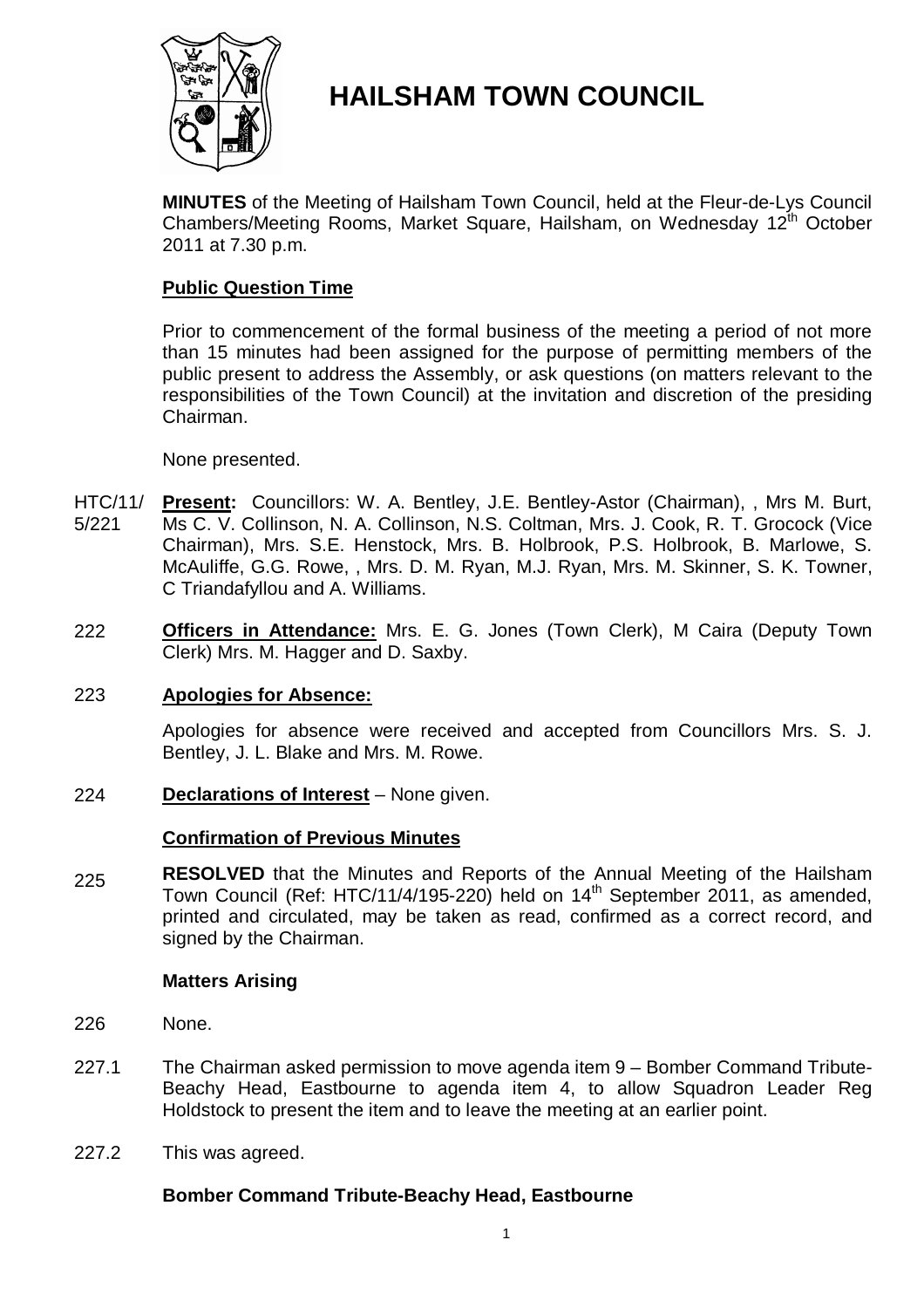- 228.1 Councillor Mrs. Burt spoke to this agenda item. She said it was important that Hailsham as a town was involved in the memorial to the Airmen of Bomber Command to be erected at Beachy Head.
- 228.2 Squadron Leader Holdstock was invited to address the meeting. He thanked the Council for considering the proposal.

#### 228.3 **RESOLVED** to

a) provide a wooden bench seat to be located at the memorial site, suitably inscribed in the name of Hailsham Town Council,

b) arrange for planning permission and any other permissions required to install the seat at the memorial site, and

c) allocate up to £1,500 for the purchase of the bench.

### **Committee and Panel Reports**

- 229.1 **RESOLVED**, after consideration in accordance with Standing Order 18(e), to receive the following reports of Committees, and subject to the amendments below after consideration of the reserved paragraphs (minutes), to approve and adopt the recommendations contained therein and the actions taken as reported therein**.**
- 229.2 **A.** Planning and Development Committee (meeting held 27<sup>th</sup> September 2011) **B.** Finance and Budget Oversight Committee (meeting held 5<sup>th</sup> October 2011) **C.** Staff Administrative Panel (meeting held 3<sup>rd</sup> October 2011) **D.** Hailsham in Bloom (meeting held  $26<sup>th</sup>$  September 2011)
- 229.3 **RESOLVED** to proceed through the "reserved" paragraphs consecutively (or as decided) and to resolve action before proceeding through to the next reserved item.

Finance & Budget Oversight Committee  $-5<sup>th</sup>$  October 2011

Minute F&BO/11/5/37 – Accounts & Audit – Budget 2012/13

- 230.1 Councillor Grocock stated that the Hailsham in Bloom budget had been reduced by £2,000, and he wanted this reinstated.
- 230.2 On a show of hands Councillor Grocock's proposal was agreed by 11 votes to 7.
- 230.3 **RESOLVED** that the Hailsham in Bloom budget for 2012-2013 be £6,000.

Minute F&BO/11/5/38 – Additional Potential Budget Pressures/Bids for 2012/13

- 231.1 Councillor N. Collinson stated that the resolution was short-sighted and the Council needed to put resources into the regeneration of the town centre. The original proposal for a dedicated officer to be employed a cost of £30,000 was made to achieve this objective.
- 231.2 Discussion ensued in respect of how the Council could put staffing resources into the regeneration of the town centre.
- 231.3 **RESOLVED** to explore other funding opportunities for this project, including reviewing at a Staffing Administrative Panel the feasibility of reallocating existing staffing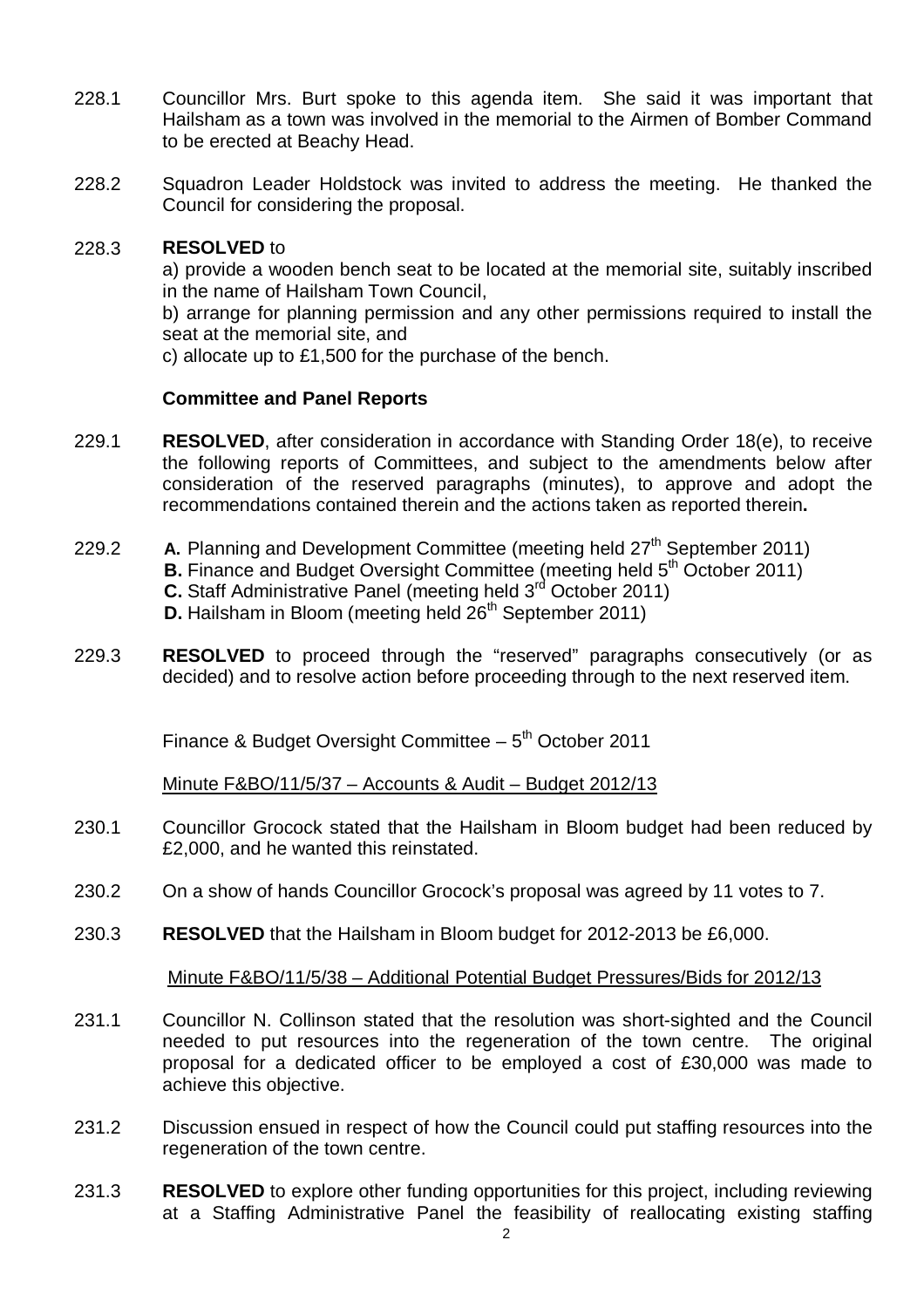resources into a Regeneration Officer.

### **Accounts and Audit**

#### 232.1 Annual Budget Review 2012-13

Councillor Coltman introduced this agenda item asked members to refer to the recommendations contained in the minutes of the Finance & Budget Oversight Committee. He thanked the recently retired Responsible Finance Officer, Mr R. Diplock and the Deputy Town Clerk, Mr. M. Caira for all their work in producing the estimates for 2012-2013.

Discussion ensued.

232.2 **RESOLVED** to note the draft budget as contained in the minutes of the Finance & Budget Oversight Committee held on 5<sup>th</sup> October 2011 and to discuss in detail at the next meeting of the Finance & Budget Oversight Committee on 9<sup>th</sup> November 2011, then to be presented to the Council for consideration in December 2011.

### **Review of Council's Vehicle Fleet**

233 **RESOLVED** to appoint a Panel to review the Council's future vehicle requirements comprising Councillors N Collinson, P. Holbrook and M. Ryan and the Deputy Town Clerk and Works Supervisor.

### **Public Conveniences (Vicarage Field)**

- 234.1 The Town Clerk reported that Wealden District Council was in the process of preparing a draft lease for Hailsham Town Council to take over responsibility for the public conveniences based on the discussions between Councillor Williams and Councillor Standley.
- 234.2 Councillor Williams reminded the meeting of the resolution to go out to a competition for the design of the toilets.

### **Closed Churchyards**

235 The Deputy Town Clerk reported that submissions to Wealden District Council had been made by parishes and towns on the future of closed churchyards. A decision from Wealden District Council was awaited.

### **Staff Matters**

#### 236.1 Appointment of Town Clerk

Councillor Williams reported that the Interview Panel had met with candidates for the Town Clerk post on Monday 10<sup>th</sup> October.

236.2 The successful candidate was Mr. John Harrison, who was 41 years old at currently worked for East Sussex County Council.

### **Town Mayor's Report**

237.1 The Chairman stated he and the Deputy Mayor were accepting invitations up to